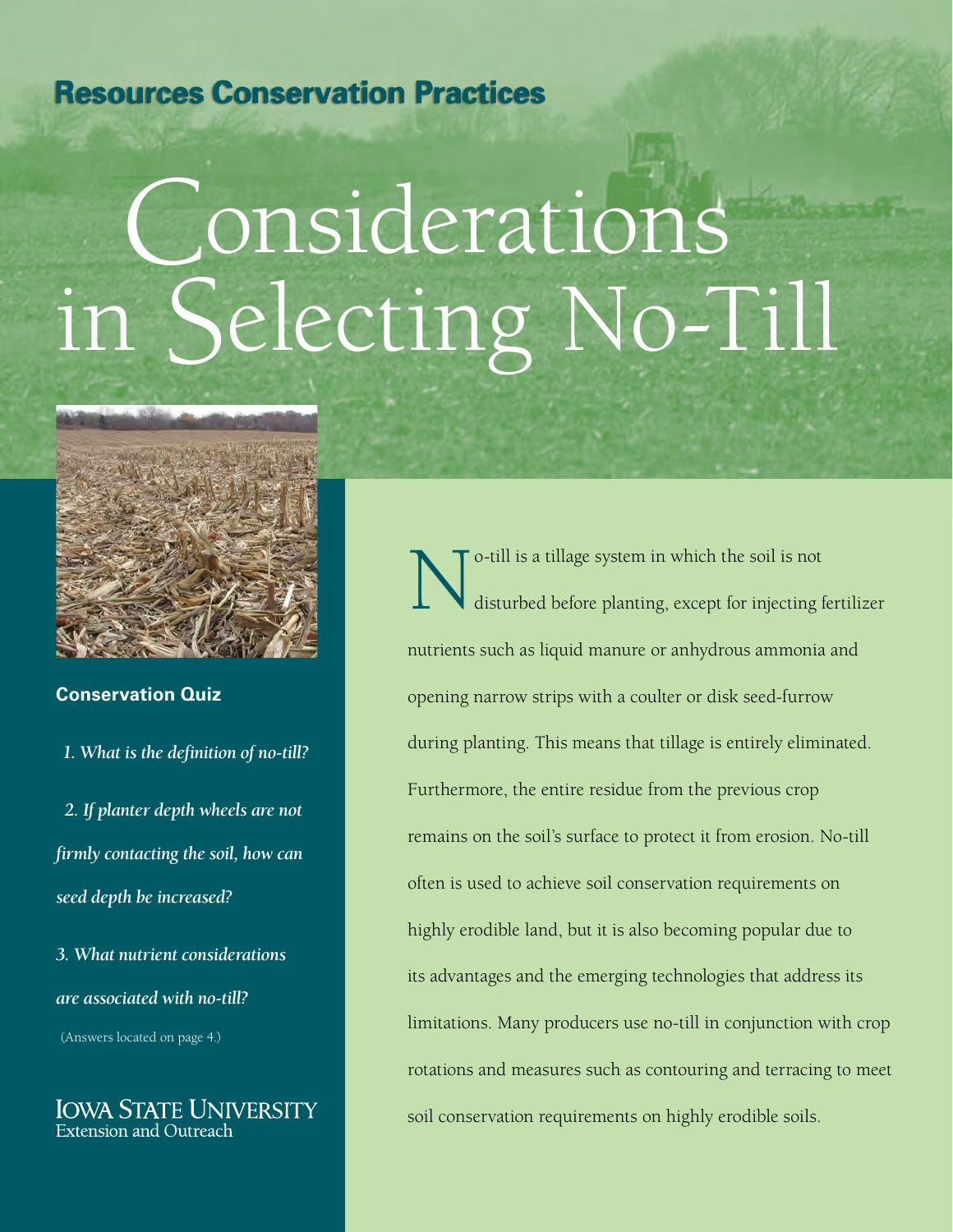

# Considerations in Selecting No-Till

## **Weed Control**

No-till requires surface application of premergence or postemergence herbicides for weed control. Using burndown herbicides instead of tillage to eliminate competition from earlyseason weeds is relatively expensive, which raises production costs. Although no-till means zero-tillage, many producers who practice high residue cropping systems may resort to row cultivation as an alternative for weed control. Controlling weeds in no-till relies on close management and timing of herbicide applications and encouraging crop competition. Timing weed control according to emergence is critical in controlling weeds in a no-till system, and may require multiple spraying passes. Weed species present in no-till may be somewhat different from those present with full-width tillage, thus some change in weed management strategies may be needed. The challenge is that the choice of no-till will be influenced by many factors such as site-specific conditions, equipment availability, soil conditions, economics, etc.

#### **Residue Management**

Implementing no-till requires spreading crop residue as evenly as possible during harvest. No-till planters must establish good seed-to-soil contact, without the advantage of tillage, for the seeds to germinate properly. Opening the row for the seedbed requires a row opener on the planter that is capable of slicing through soil and a variety of crop residues. Choosing no-till may mean adjusting current equipment and adding heavier down-pressure springs and row cleaners or a coulter on each planter row unit.

The best location for plant nutrients is below the soil surface, where the plants' root systems can access them. But because incorporating fertilizer and pesticides buries residue and disturbs soil structure, no-till systems require broadcast applications, with occasional exceptions made for the injection of nitrogen or manure. No-till also requires monitoring fertility in the top 2 inches of the soil as well as to a depth of 6 to 8 inches.

Changing from a conventional tillage system to no-till changes the characteristics and behavior of the soil system. No-till promotes the formation and enhancement of more stable soil aggregates (small clumps of soil particles that adhere to each other), which reduces crusting and enhances infiltration of air and water into a more porous soil.

### **Equipment Requirements**

No-till implies that there is no disturbance to stir, loosen, or manipulate the soil other than inserting the seed below the surface and perhaps injecting nutrients into the soil. In the absence of other tillage, virtually all responsibility for optimum seed placement depends on

the planter. Adjustment and observation of planter performance should be done with care.

Ensure that depth-gauging wheels on row units are firmly contacting the soil surface. If double-disc seed openers are holding the depth wheels above the surface, more down-force is needed on the row units for penetration. This can be accomplished by tightening downpressure springs on the parallel links and/or adding more weight or ballast to the row unit.

If the depth-gauging wheels are firmly contacting the soil surface, avoid overtightening down-pressure springs. Excessive down-force on wet, plastic soil can compact soil in the seed zone. In extreme cases enough weight can be transferred from the planter frame to the row units that seed metering is reduced as the planter frame transport wheels lose traction and slip on the soil surface.

When planting corn in cold soil conditions or into heavy residue, clearing a six-inch-wide residue-free zone with row cleaners ahead of the seed opener will help emergence and early plant growth. Adjusting row cleaner height is important to move residue rather than soil. If a coulter is used with row cleaners, position the coulter behind them if possible to avoid hair-pinning residue into the soil.

Because seed placement and soil-seed contact depends so much on planter operation, pay close attention to the closing system. Closing wheels or discs on most planters have adjustable downpressure. Use enough down-pressure to ensure good seed-to-soil contact, but don't excessively compact soil.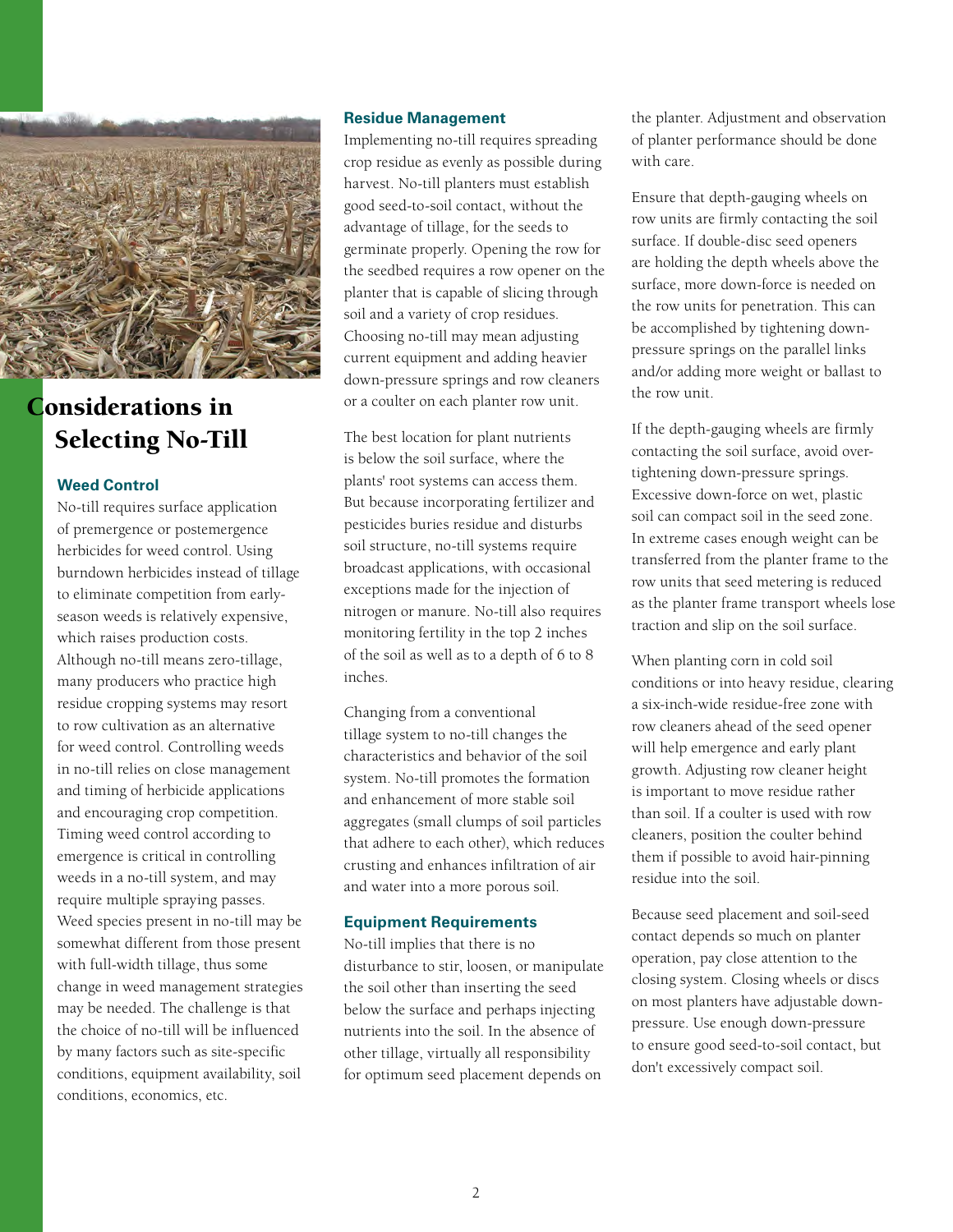Check planter operation periodically and when changing fields or soil types to ensure seed is placed at the proper depth and with adequate soil contact. Such checks avoid problems of uneven emergence and plant stand due to shallow planting or poor soil contact and coverage from improper planter operation.

#### **Nutrient Management**

Because phosphorus (P) and potassium (K) do not move appreciably within the soil, layering these nutrients (i.e. higher concentrations near the soil surface) is common in a no-till system. Despite layering, nutrient deficiencies usually are not a problem in soil with a medium or higher soil test. Soil moisture near the surface is often greater in no-till, which may promote root uptake of nutrients. If soil tests low in P or K, or if nutrient deficiencies are observed, consider injecting P and K with the planter, injection fertilizer applicator, or manure applicator. Although nitrogen (N) is mobile (downward) in the soil, ammonium-based sources such as urea applied on the surface are subject to volatilization losses and anhydrous ammonia must be injected.

If nutrients are going to be placed below the soil surface, consider the effect of commercial fertilizer or manure injection on residue and soil structure. Avoid injectors that bury excessive residue if erosion is a concern. Injecting fertilizer with the planter avoids an additional field pass, but added weight may be required on the planter frame if fertilizer openers operate too shallowly when tanks or hoppers are nearly empty.

# **Table 1: Corn yield and economic returns of no-till compared to other tillage systems averaged over years.**

| Location       | Crop<br>rotation | No. of<br>years  | Tillage           | Yield<br>bu/acre | Yield difference† Returns<br>$\%$ | \$/acre |
|----------------|------------------|------------------|-------------------|------------------|-----------------------------------|---------|
| Nashua         | CS               | 15               | MP                | 146              | $\,1$                             | 56      |
|                |                  |                  | CP                | 147              | $\overline{2}$                    | 68      |
|                |                  |                  | RT                | 142              | $-1$                              | 67      |
|                |                  |                  | NT                | 144              |                                   | 72      |
|                | CC               | 15               | MP                | 137              | 11                                | 42      |
|                |                  |                  | CP                | 132              | $\boldsymbol{7}$                  | 40      |
|                |                  |                  | RT                | 129              | 5                                 | 44      |
|                |                  |                  | $\rm{NT}$         | 123              |                                   | 31      |
| Burlington     | CS               | 13               | MP                | 144              | 5                                 | 76      |
|                |                  |                  | <b>RDT</b>        | 144              | $\overline{5}$                    | 85      |
|                |                  |                  | NT                | 137              |                                   | $77 \,$ |
| Newell         | CS               | $\sqrt{6}$       | MP                | 146              | $\overline{4}$                    | 97      |
|                |                  |                  | CP                | 145              | $\overline{\mathbf{3}}$           | 102     |
|                |                  |                  | ${\rm FC}$        | 146              | $\overline{4}$                    | 110     |
|                |                  |                  | <b>TP</b>         | 141              | $\mathbf{O}$                      | $101\,$ |
|                |                  |                  | $\rm{NT}$         | 141              |                                   | 102     |
| Central Iowa   | CS               | $\overline{4}$   | ${\rm MP}$        | 156              | 8                                 | 133     |
|                |                  |                  | CP                | 148              | $\overline{\mathbf{3}}$           | 123     |
|                |                  |                  | ${\rm DR}$        | 157              | $\overline{9}$                    | 133     |
|                |                  |                  | ST                | 139              | $-3$                              | 106     |
|                |                  |                  | NT                | 144              |                                   | 119     |
| Crawfordsville | CS               | 12               | CP                | 144              | $\overline{4}$                    | 114     |
|                |                  | $\overline{5}$   | RT                | 134              | $-4$                              | 88      |
|                |                  | $\boldsymbol{7}$ | $\mathbf{AL}$     | 141              | $\,1$                             | 105     |
|                |                  | 12               | NT                | 139              |                                   | 108     |
|                | CC               | 12               | CP                | 119              | $\mathfrak{Z}$                    | 45      |
|                |                  | $\mathfrak s$    | RT                | 110              | $-4$                              | $21\,$  |
|                |                  | $\overline{7}$   | AL                | 124              | $\,8\,$                           | 56      |
|                |                  | 12               | NT                | $115\,$          |                                   | 41      |
| Sutherland     | CS               | $\,8\,$          | CP                | 155              | $\boldsymbol{6}$                  | 138     |
|                |                  |                  | $\mathop{\rm RT}$ | 149              | $\overline{2}$                    | $121\,$ |
|                |                  |                  | NT                | 146              |                                   | 124     |

† Numbers in this column represent the percentage differences in yield of other tillage systems over NT.

**Abbreviations used in Table 1 and Table 2:** CS, corn-soybean; CC, continuous corn; AL, alternative tillage; CP, chisel plow; DR, deep rip; FC, field cultivation; MP, moldboard plow; NT, no-till; RDT, reduced tillage; RT, ridge-till; ST, strip-till; TP, till-plant.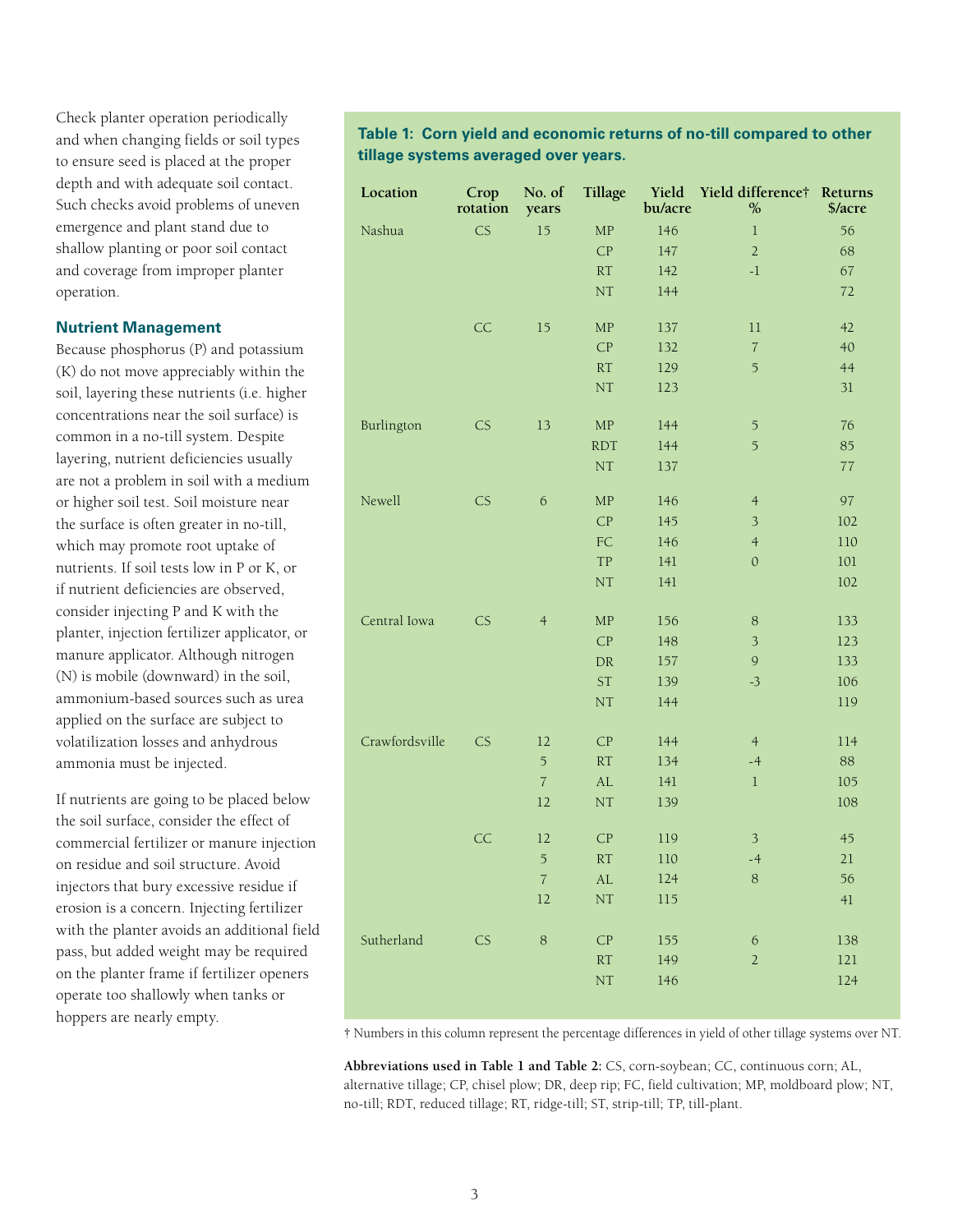## **Table 2: Soybean yield and economic returns of no-till compared to other tillage systems averaged over years.**

| Location       | Crop<br>rotation | No. of<br>years | Tillage    | bu/acre | Yield Yield difference† Returns<br>$\%$   | \$/acre |
|----------------|------------------|-----------------|------------|---------|-------------------------------------------|---------|
| Nashua         | CS               | 15              | MP         | 43      | 5                                         | 87      |
|                |                  |                 | CP         | 42      | $\overline{2}$                            | 92      |
|                |                  |                 | RT         | 40      | $-2$                                      | 89      |
|                |                  |                 | NT         | 41      |                                           | 94      |
| Burlington     | CS               | 13              | MP         | 47      | $\mathcal{G}$                             | 83      |
|                |                  |                 | <b>RDT</b> | 45      | 5                                         | 82      |
|                |                  |                 | NT         | 43      |                                           | 75      |
| Newell         | CS               | 6               | MP         | 44      | $\mathfrak{H}% _{F,F}=\mathfrak{H}_{F,F}$ | 68      |
|                |                  |                 | CP         | 43      | $\overline{2}$                            | 70      |
|                |                  |                 | ${\rm FC}$ | 44      | 5                                         | 80      |
|                |                  |                 | TP         | 41      | $-2$                                      | 67      |
|                |                  |                 | NT         | 42      |                                           | 75      |
| Central Iowa   | CS               | $\overline{4}$  | MP         | 51      | $\overline{4}$                            | 121     |
|                |                  |                 | CP         | 48      | $-2$                                      | 113     |
|                |                  |                 | DR         | 50      | $\overline{2}$                            | 114     |
|                |                  |                 | ST         | 48      | $-2$                                      | 113     |
|                |                  |                 | NT         | 49      |                                           | 120     |
| Crawfordsville | CS               | 12              | CP         | 48      | $\mathbf{0}$                              | 113     |
|                |                  | $\overline{5}$  | RT         | 51      | 6                                         | 121     |
|                |                  | $\overline{7}$  | AL         | 44      | $-8$                                      | 99      |
|                |                  | 12              | NT         | 48      |                                           | 115     |
| Sutherland     | CS               | $\,8\,$         | CP         | 47      | $\overline{2}$                            | 108     |
|                |                  |                 | RT         | 46      | $\mathbf{0}$                              | 96      |
|                |                  |                 | NT         | 46      |                                           | 105     |

† Numbers in this column represent the percentage differences in yield of other tillage systems over NT

Quiz Answers:

1. No soil disturbance, except for nutrient injection and planting.

2. Tighten down-pressure springs on parallel links or add more ballast to row units.

3. Stratification of immobile nutrients (P, K, etc.) and NH3 volatilization when applied on the surface.

# **Yield and Economic Returns of No-Till Compared to Other Tillage Systems**

### *Study Description*

Data from several long-term (4 to 15 years) tillage studies at Nashua, Burlington, Newell, central Iowa, Crawfordsville, and Sutherland were used to compare yield and economic returns of no-till to other tillage systems. Experiments at Burlington, Newell, Central Iowa, and Sutherland were conducted in a corn-soybean rotation. Trials at Nashua and Crawfordsville were conducted in both continuous corn and corn-soybean rotations. Alternative tillage consisted of no-till drilled soybean and field cultivation ahead of corn in a corn-soybean rotation; in continuous corn, fall chisel plow was followed with direct planting in the spring.

Corn yield was adjusted to a moisture content of 15.5% and soybean yield to 13%. Economic returns were calculated based on the actual field operations (such as tillage practices, fertilizer and herbicide applications, etc.) and fertilizer rates. However, other costs, including seed, herbicide, lime, and crop insurance, were based on a study by Duffy and Smith in 2002 (see "References"). The time required by each field operation was based on a study by Hanna in 2001 (see "References") using the machine size of intermediate field capacity. The labor cost (hours per crop acre) included the actual fieldwork as well as time for maintenance, travel, and other activities related to crop production. Economic returns were calculated based on corn grain price at \$2.20/bushel and soybean seed at \$5/bushel. The labor cost rate used was \$8/hour.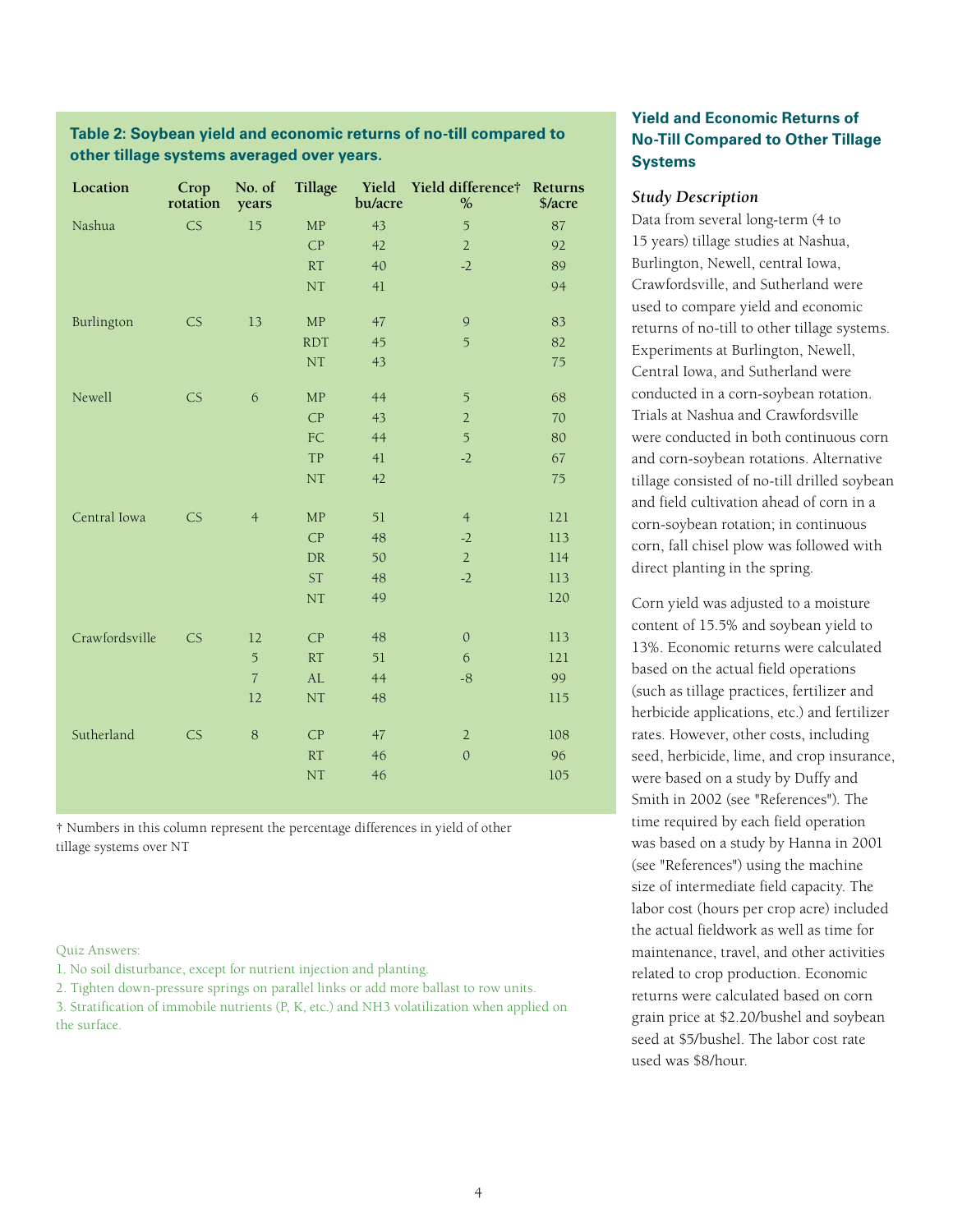# *Corn and Soybean Yields and Economic Returns*

Corn yield under moldboard plow slightly exceeded no-till corn at most locations. However, no-till had better economic returns in many cases. Corn yield under chisel plow was generally higher than no-till, but most return differences were less than \$10/acre. The yield difference between no-till and ridge-till was never greater than 5% and the return difference was generally fairly small. The corn yield difference between no-till and reduced tillage, field cultivation, till-plant, or strip-till was 5% or less. No-till never had a return difference greater than \$9/acre compared to reduced tillage, field cultivation, tillplant, and strip-till. Yield responses and economic returns of different tillage systems were affected by location and crop rotation. See Table 1 for more details.

The soybean yield difference between no-till and moldboard plow was generally 5% or less, with no-till returns generally higher. No-till produced soybean yield similar to that of chisel plow at all locations and a return difference of \$7/ acre or less. The soybean yield difference between no-till and ridge-till was usually quite small and the return difference was always less than \$10/acre. The yield difference between no-till and reduced tillage, field cultivation, till-plant, deep rip or strip-till was never greater than 5%, and the return difference was less than \$9/acre. See Table 2 for more details.

## **Summary**

Converting to any conservation tillage plan requires learning and using new techniques and products as well as understanding that yield changes may be caused by factors other than the new tillage system (i.e. weather). How farmers manage their fields plays an important role in the evaluation of corn and soybean performances under no-till. Different farmers may obtain quite different yields and returns in no-till compared to those under other tillage systems.

In general, average yield performances of corn and soybeans in no-till were competitive with moldboard plow, chisel plow, and other tillage systems in most locations. Corn-soybean rotation greatly improved corn performances in no-till. Site-specific production factors including soil type, soil texture, local weather conditions, and management practices were among those that contributed to the variations in no-till performance associated with locations.

Analysis showed the competitiveness of no-till over moldboard plow, chisel plow, and other tillage systems in both corn and soybean yields at the beginning of tillage adoption is as strong as that after 10 to 15 years of continuous tillage implementation. This is encouraging to those corn and soybean producers who are reluctant to use no-till because they are concerned about the poor yield performances in no-till during the beginning years or who are only willing to use no-till systems for a relatively short period (such as 5 years or less).

Most no-till systems produced economic returns with a difference of less than \$10/acre from moldboard and chisel plow systems. Corn-soybean rotation increased the economic return of no-till corn compared to continuous corn. This study suggests that the adoption of no-till systems can be accomplished without lowering economic returns in most cases. The specific situations under which no-till can be used depend on the crop rotation, management practices, and hourly labor costs used by the farmer. The adoption of no-till will increase more rapidly as farmers become familiar with the new management practices and hourly labor costs increase.

Because economic returns are affected not only by crop yield but also by the costs of machinery, fertilizer, and labor, etc., high yield does not necessarily mean high economic returns, and a significant yield difference between no-till and other tillage systems does not guarantee a remarkable difference in economic returns. For example, moldboard plow usually has a total production cost of at least \$10/acre—and sometimes even more than \$20/acre—higher than that for no-till. In the latter case, even though moldboard plow produces yields of about 10 bushels/acre greater than no-till, the economic returns of the two tillage systems are very similar.

To try no-till on a limited trial basis, choose a field that is well drained, has even crop residue cover, is not compacted, and has optimum soil fertility levels. Get good advice, make sure the planter is adjusted properly (seed opener penetrating to depth of the gauge wheels, furrow closing, etc.), and plant at the right time, instead of when you have time. Make it a habit to scout the field for weed pressure and other management considerations.

#### **Acknowledgments**

We would like to express our sincere thanks to John Sawyer, Paul Kassel, Richard Cruse, Greg Brenneman, Kevin Van Dee, and Ken Pecinovsky of Iowa State University for allowing us to use their yield data.

#### **References**

Duffy, M., and D. Smith. 2002. Estimated costs of crop production in Iowa-2002. Iowa Cooperative Extension Service Bulletin FM-1712.

Hanna, M. 2001. Machinery Management: Estimating Field Capacity of Farm Machines. Iowa Cooperative Extension Service Bulletin PM-696.